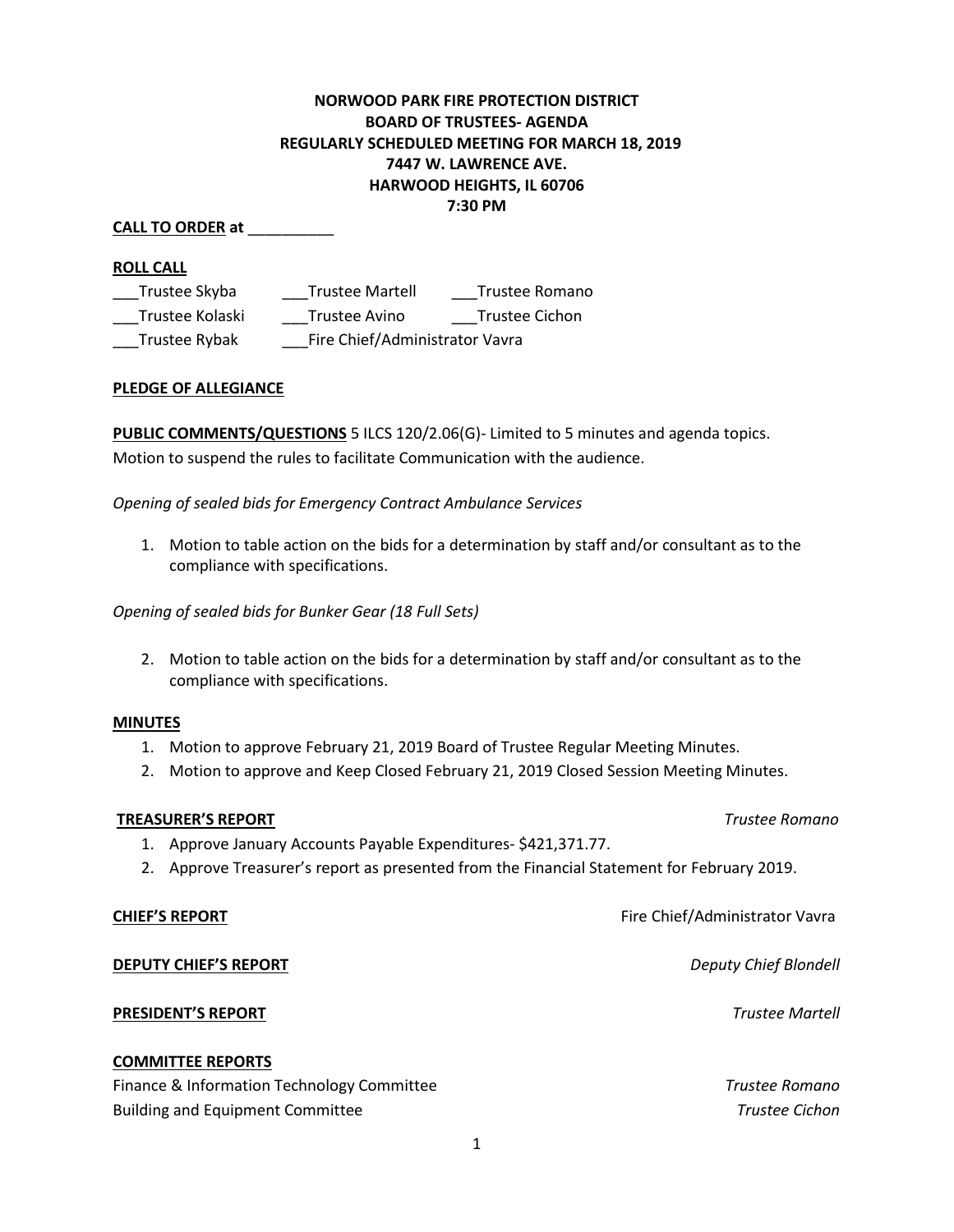Policy Committee *Trustee Kolaski* Strategic Planning Committee *Trustee Martell* Human Capital Committee *Trustee Rybak* Community Relations Committee *Trustee Avino*  Fire Commissioner & Pension Board Governance & Oversight *Trustee Skyba*

### **FIRE COMMISSIONER REPORT**

#### **OLD BUSINESS**

*Review, discuss, and/or take action on matters relative on the following:*

1. First reading of Chapter 3 and Investment Policy (Section G, sub-section j) in the Policy Manual

#### **NEW BUSINESS**

*Review, discuss, and/or take action on matters relative on the following:*

- 2. Motion to pass and approve Resolution #19-2, A Resolution Authorizing Surplus Equipment (portable and mobile radios).
- 3. Motion to pass and approve Resolution #19-3, A Resolution Authorizing Surplus Equipment (snow plow).
- 4. Motion to approve the purchase of a 2019 Ford F-250 XL 4x4 Pick-Up truck from Currie Motors Fleet through the Suburban Purchasing Cooperative (SPC) at a cost of \$38,044.00. This is the State Purchase price and does not include radios, lights or graphics.
- 5. Motion to direct the Chief to proceed with the Intergovernmental Fire Code agreements with the Villages of Harwood Heights and Norridge.
- 6. Motion to approve the purchase of a Thermal Imager Camera from W. S Darley at a cost of \$3,935.00.
- 7. Motion to approve the purchase a bronze donor recognition plaque for the monument from Bevel Granite at a cost of \$4,295.00, cost includes delivery and installation.
- 8. Motion to approve Emergency Reporting at a one-time set up fee of \$720.00 and annual cost of \$2,400. Total cost for year 1 is \$3,120.00.
- 9. Motion to approve HAAS GPS reporting, for 5 years at a cost of \$7,895.00.
- 10. Motion to approve the purchase of 600 Today's Heroes goody bags at \$1.92 each for Public Education from Alert All. Total cost, including shipping is \$1,152.00.
- 11. Motion to ratify the following purchases:

- Ferno in the amount of \$16,725.32 for power cot for 3<sup>rd</sup> ambulance.

- Emergency Vehicle Services (EVS) in the amount of \$14,021.14 repair to Engine 101 for bumper repair and warning devices, repair of leaking heater hose, chassis alignment, front spring bushings, rear brakes and installation of Hass system.

- Selective Insurance in the amount of \$6,826.00 for the additional ambulances and increase to cover replacement value of vehicles.

- Adams Brother Garage Door in the amount of \$1,708.00 for the spring replacement on apparatus bay door #3.